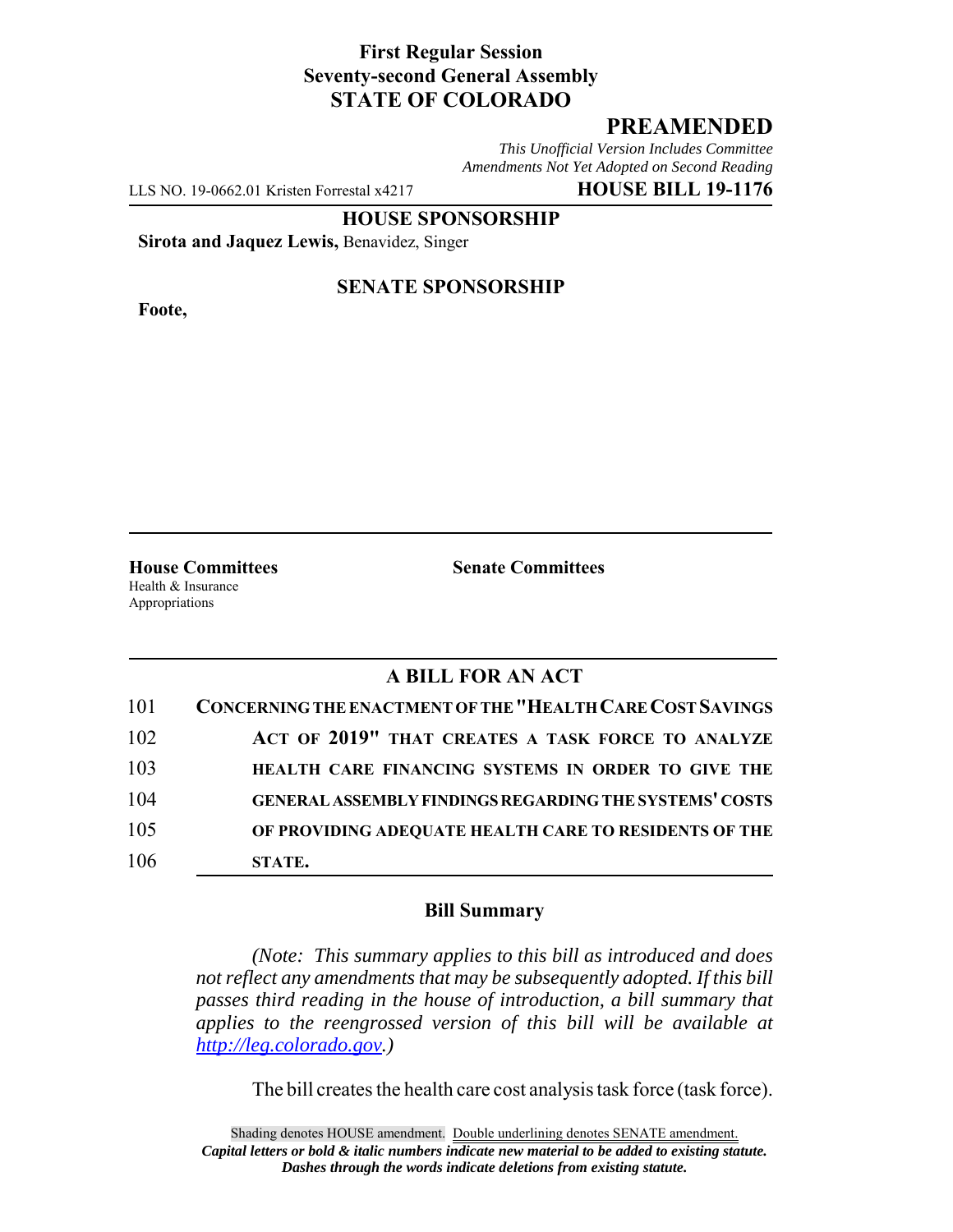The president of the senate, the minority leader of the senate, the speaker of the house of representatives, and the minority leader of the house of representatives shall each appoint 2 legislative members to the task force. The governor shall appoint 9 members to the task force. The executive directors of the departments of human services, public health and environment, and health care policy and financing, or their designees, also serve on the task force.

The task force is required to issue a request for proposals and select an analyst to complete a health care cost analysis of 4 health care financing systems. The health care financing systems to be analyzed are:

- The current health care financing system, in which residents receive health care coverage from private and public insurance carriers or are uninsured;
- ! A public option system in which health benefit plans are sold through, and revenues and premiums are received from, the Colorado health benefit exchange, with additional funding as necessary through the general fund;
- ! A multi-payer universal health care financing system, in which competing insurance carriers or health maintenance organizations receive payments from a public financing authority; and
- ! A publicly financed and privately delivered universal health care system that directly compensates providers.

The analyst is required to use the same specified criteria when conducting the analysis of each health care financing system.

The task force is required to report the findings of the analyst to the general assembly.

The task force may seek, accept, and expend gifts, grants, and donations for the analysis. The general assembly may appropriate money to the health care cost analysis cash fund for the purposes of the task force, the analysis, and reporting requirements.

1 *Be it enacted by the General Assembly of the State of Colorado:*

2 **SECTION 1. Legislative declaration.** (1) The general assembly

- 3 hereby finds and declares that:
- 4 (a) Health care costs continue to rise at unsustainable levels that
- 5 exceed the rate of economic growth in the United States and that require
- 6 increasingly large portions of the state's budget;
- 7 (b) Recent polls of Americans from all demographics indicate that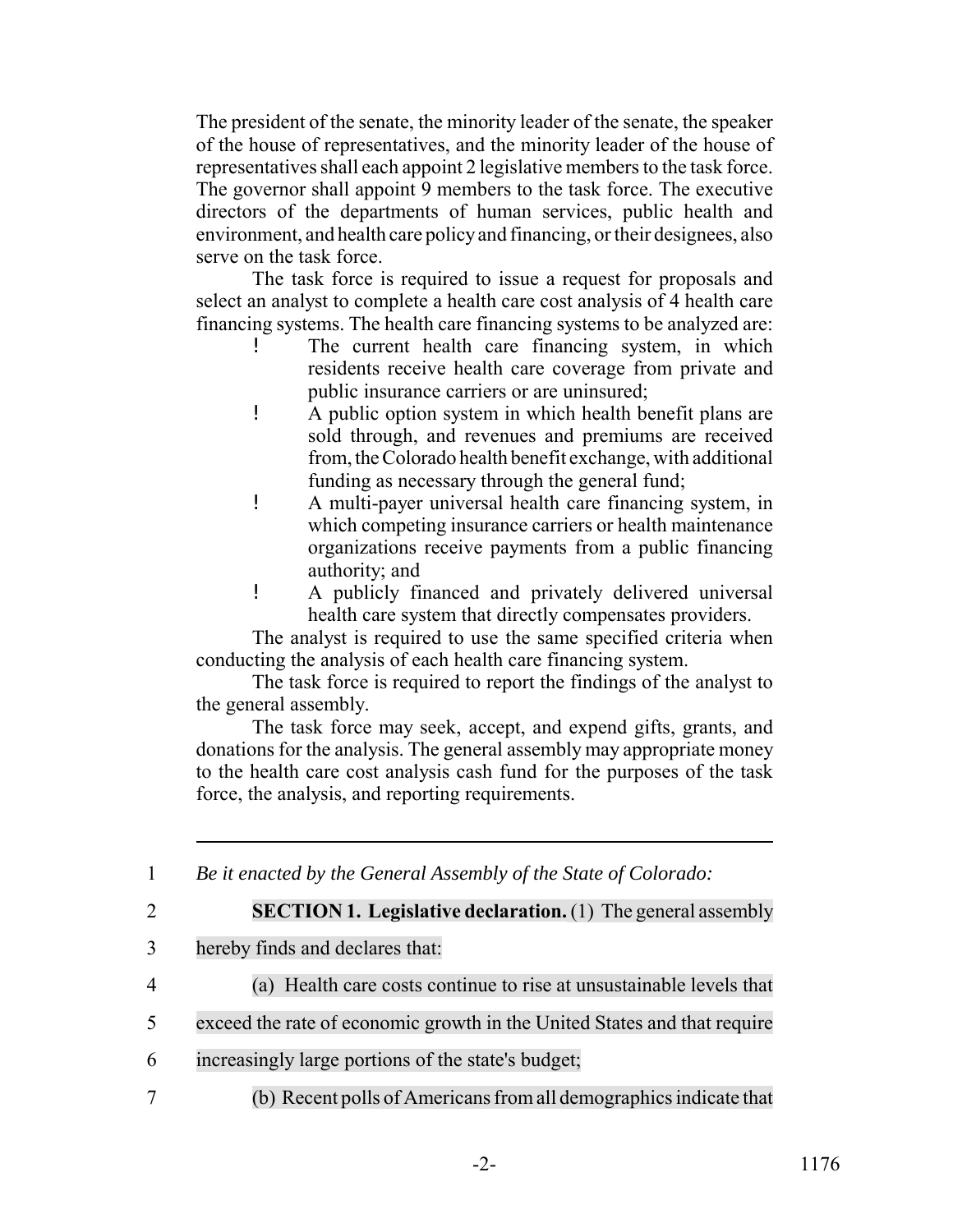access to affordable health care is a major concern for a substantial majority of those polled;

 (c) Colorado's rural residents pay disproportionately higher 4 premiums than urban residents for health insurance and often lack access to adequate health care services;

 (d) According to a recent Colorado Health Institute study, there are approximatelythree hundred fiftythousand Coloradans without health insurance, and there are approximately eight hundred fifty thousand Coloradans who are underinsured in that their health insurance has high 10 deductibles or other coinsurance requirements that result in unaffordable out-of-pocket expenditures; and

 (e) Coloradans need facts to determine the most cost-effective method of financing health care that ensures that all Coloradans have access to adequate and affordable health care.

 **SECTION 2.** In Colorado Revised Statutes, **add** article 11 to title 25.5 as follows:

# **ARTICLE 11**

 **Health Care Cost Savings Act 25.5-11-101. Short title.** THE SHORT TITLE OF THIS ARTICLE 11 IS 20 THE "HEALTH CARE COST SAVINGS ACT OF 2019". **25.5-11-102. Definitions.** AS USED IN THIS ARTICLE 11, UNLESS 22 THE CONTEXT OTHERWISE REQUIRES: 23 (1) "AT-RISK INSURED" MEANS A RESIDENT OF COLORADO WHO IS 24 NOT UNDERINSURED BECAUSE THE INDIVIDUAL HAS FEW MEDICAL NEEDS 25 BUT WHO WOULD BE UNDERINSURED IF THE INDIVIDUAL DEVELOPED A

SERIOUS MEDICAL CONDITION.

**(2) "FEDERAL ACT" MEANS THE FEDERAL "PATIENT PROTECTION**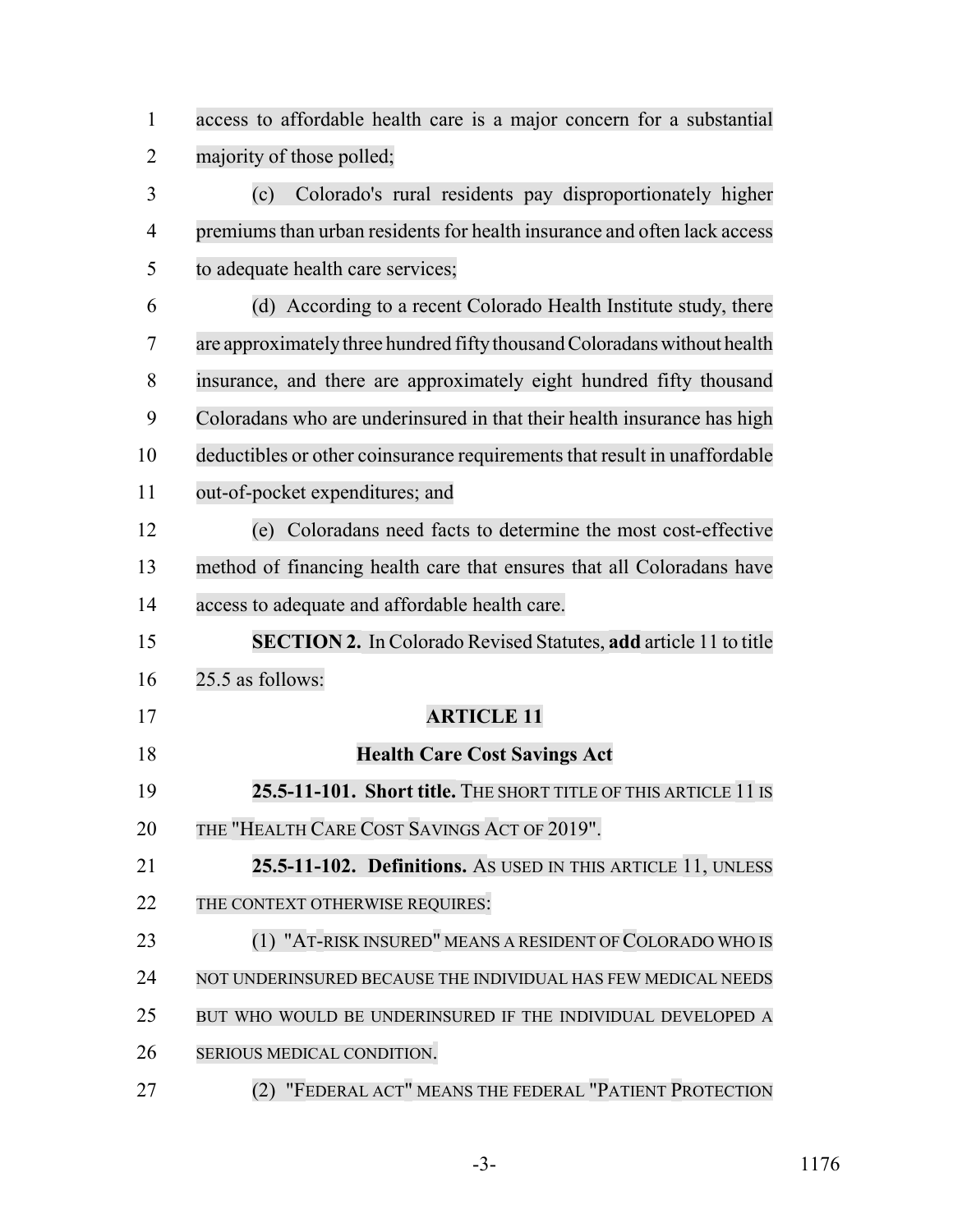| $\mathbf{1}$   | AND AFFORDABLE CARE ACT", PUB.L. 111-148, AS AMENDED BY THE      |
|----------------|------------------------------------------------------------------|
| $\overline{2}$ | FEDERAL "HEALTH CARE AND EDUCATION RECONCILIATION ACT OF         |
| 3              | 2010", PUB.L. 111-152.                                           |
| $\overline{4}$ | (3) "HEALTH BENEFIT EXCHANGE" MEANS THE COLORADO HEALTH          |
| 5              | BENEFIT EXCHANGE CREATED IN ARTICLE 22 OF TITLE 10.              |
| 6              | (4) "MEDICAID" MEANS THE PROGRAM ESTABLISHED PURSUANT TO         |
| 7              | THE "COLORADO MEDICAL ASSISTANCE ACT", ARTICLES 4, 5, AND 6 OF   |
| 8              | THIS TITLE 25.5;                                                 |
| 9              | (5) "MEDICARE" MEANS FEDERAL INSURANCE OR ASSISTANCE AS          |
| 10             | PROVIDED BY TITLE XVIII OF THE FEDERAL "SOCIAL SECURITY ACT", AS |
| 11             | AMENDED, 42 U.S.C. SEC. 1395 ET SEQ.                             |
| 12             | (6) "PUBLIC OPTION SYSTEM" MEANS A HEALTH CARE SYSTEM            |
| 13             | UNDER WHICH EVERY RESIDENT OF THE STATE IS ABLE TO PURCHASE A    |
| 14             | HEALTH BENEFIT PLAN MANAGED BY THE STATE OR THROUGH THE HEALTH   |
| 15             | <b>BENEFIT EXCHANGE.</b>                                         |
| 16             | (7) "TASK FORCE" MEANS THE HEALTH CARE COST ANALYSIS TASK        |
| 17             | FORCE CREATED IN SECTION 25.5-11-103.                            |
| 18             | "UNDERINSURED" MEANS A PERSON WHO HAS HEALTH<br>(8)              |
| 19             | INSURANCE BUT HAS HEALTH CARE COSTS, INCLUDING HIGH DEDUCTIBLES  |
| 20             | AND OUT-OF-POCKET EXPENSES, THAT EXCEED TEN PERCENT OF THE       |
| 21             | PERSON'S PERSONAL INCOME.                                        |
| 22             | (9) "UNIVERSAL HEALTH CARE" MEANS A HEALTH CARE SYSTEM           |
| 23             | UNDER WHICH EVERY RESIDENT OF THE STATE HAS ACCESS TO ADEQUATE   |
| 24             | AND AFFORDABLE HEALTH CARE.                                      |
| 25             | 25.5-11-103. Health care cost analysis task force - creation -   |
| 26             | membership - duties - reports. (1) THERE IS CREATED IN THE STATE |
| 27             | DEPARTMENT THE HEALTH CARE COST ANALYSIS TASK FORCE FOR THE      |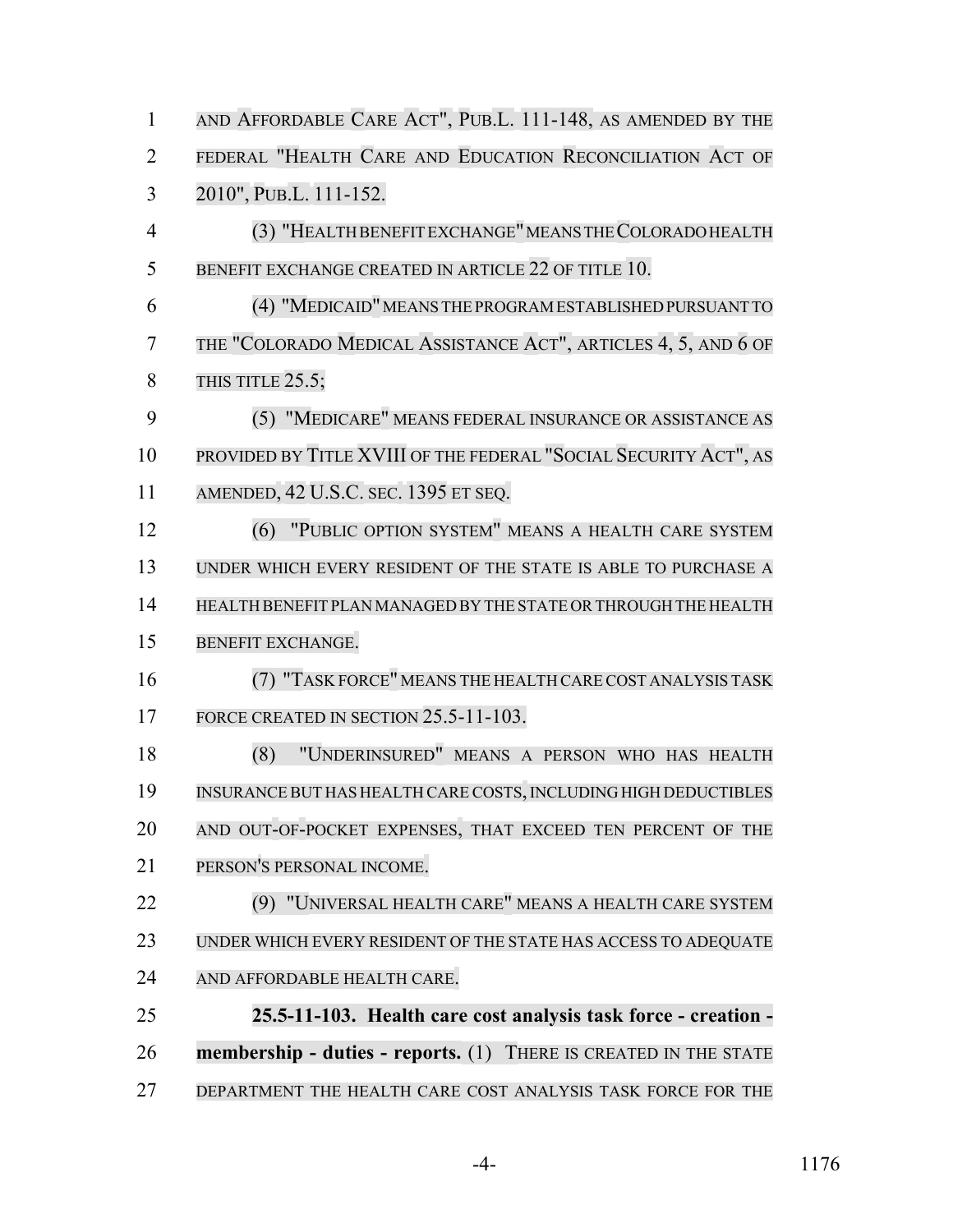PURPOSE OFDEVELOPING COMPREHENSIVE FISCALANALYSES OF CURRENT

AND ALTERNATIVE HEALTH CARE FINANCING SYSTEMS.

 (2) (a) ON OR BEFORE SEPTEMBER 1, 2019, THE PRESIDENT OF THE SENATE, THE MINORITY LEADER OF THE SENATE, THE SPEAKER OF THE HOUSE OF REPRESENTATIVES, AND THE MINORITY LEADER OF THE HOUSE OFREPRESENTATIVES SHALL EACH APPOINT ONE MEMBER OF THE GENERAL ASSEMBLY TO THE TASK FORCE.

8 (b) ON OR BEFORE SEPTEMBER 1, 2019, THE GOVERNOR SHALL APPOINT EIGHT MEMBERS TO THE TASK FORCE. IN MAKING THE APPOINTMENTS, THE GOVERNOR SHALL ENSURE THAT THE APPOINTEES:

 (I) HAVE A DEMONSTRATED ABILITY TO REPRESENT THE INTERESTS OF ALL COLORADANS AND, REGARDLESS OF THE APPOINTEES' BACKGROUNDS OR AFFILIATIONS, ARE ABLE TO PRESENT OBJECTIVE, NONPARTISAN, FACTUAL, AND EVIDENCE-BASED IDEAS AND TO OBJECTIVELY ADVISE THE ANALYST CONCERNING THE HEALTH CARE FINANCING SYSTEMS; AND

 (II) REFLECT THE SOCIAL, DEMOGRAPHIC, AND GEOGRAPHIC 18 DIVERSITY OF THE STATE.

 (c) THE EXECUTIVE DIRECTORS OF THE DEPARTMENT OF HUMAN SERVICES, THE DEPARTMENT OF PUBLIC HEALTH AND ENVIRONMENT, AND THE STATE DEPARTMENT, THE COMMISSIONER OF INSURANCE, AND THE CHIEF EXECUTIVE OFFICER OF THE HEALTH BENEFIT EXCHANGE, OR THEIR DESIGNEES, SHALL SERVE ON THE TASK FORCE.

24 (3) THE TASK FORCE SHALL SELECT A CHAIR AND VICE-CHAIR FROM AMONG ITS MEMBERS. A MEMBER OF THE TASK FORCE APPOINTED 26 PURSUANT TO SUBSECTION (2)(b) OF THIS SECTION MAY BE REMOVED BY 27 A MAJORITY VOTE OF THE REMAINING MEMBERS OF THE TASK FORCE. IF A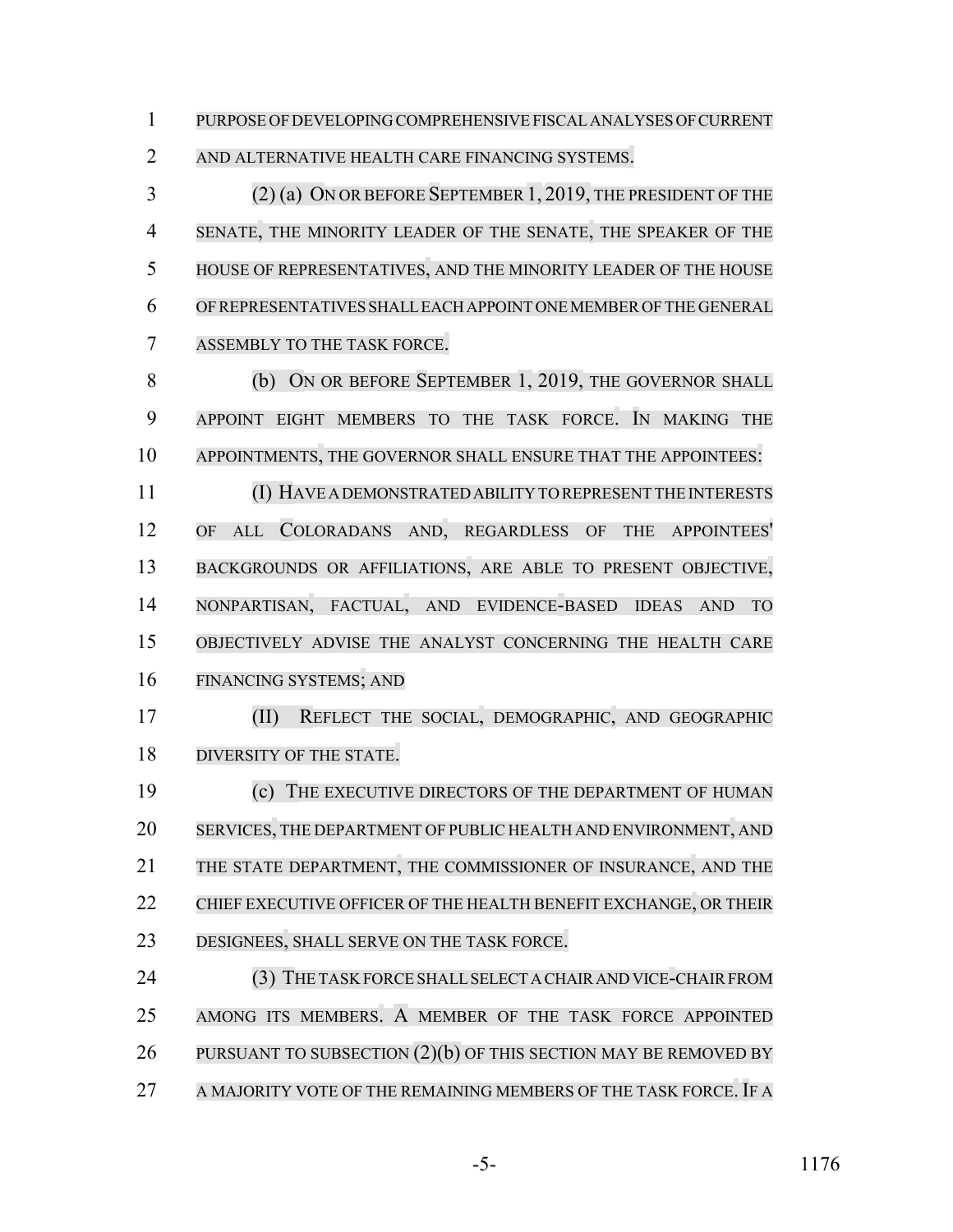| $\mathbf{1}$   | VACANCY OCCURS ON THE TASK FORCE, THE ORIGINAL APPOINTING         |
|----------------|-------------------------------------------------------------------|
| $\overline{2}$ | AUTHORITY SHALL APPOINT A NEW MEMBER TO FILL THE VACANCY.         |
| 3              | (4) NONLEGISLATIVE TASK FORCE MEMBERS ARE NOT ENTITLED TO         |
| 4              | RECEIVE PER DIEM OR OTHER COMPENSATION FOR PERFORMANCE OF         |
| 5              | SERVICES FOR THE TASK FORCE BUT MAY BE REIMBURSED FOR ACTUAL      |
| 6              | AND NECESSARY EXPENSES WHILE ENGAGED IN THE PERFORMANCE OF        |
| 7              | OFFICIAL DUTIES OF THE TASK FORCE. LEGISLATIVE TASK FORCE MEMBERS |
| 8              | ARE REIMBURSED PURSUANT TO SECTION 2-2-307 (3).                   |
| 9              | (5) THE TASK FORCE SHALL:                                         |
| 10             | ON OR BEFORE OCTOBER 1, 2019, ISSUE A COMPETITIVE<br>(a)          |
| 11             | SOLICITATION UNDER THE "PROCUREMENT CODE", ARTICLES 101 TO 112    |
| 12             | OF TITLE 24, IN ORDER TO SELECT AN ANALYST TO PROVIDE A DETAILED  |
| 13             | ANALYSIS OF FISCAL COSTS AND OTHER IMPACTS OF THE HEALTH CARE     |
| 14             | FINANCING SYSTEMS SPECIFIED IN THIS ARTICLE 11;                   |
| 15             | (b) BY MAJORITY VOTE, SELECT AND CONTRACT WITH AN ANALYST         |
| 16             | WHO:                                                              |
| 17             | (I) HAS EXPERIENCE CONDUCTING HEALTH CARE COST ANALYSES;          |
| 18             | (II)<br>IS FAMILIAR WITH DIFFERENT METHODOLOGIES USED; AND        |
| 19             | IS, IN THE OPINION OF THE TASK FORCE, EMPLOYED BY AN<br>(III)     |
| 20             | ORGANIZATION THAT IS NONPARTISAN AND UNBIASED;                    |
| 21             | ON OR BEFORE JANUARY 1, 2021, SUBMIT A PRELIMINARY<br>(c)         |
| 22             | REPORT TO THE GENERAL ASSEMBLY THAT CONTAINS THE ANALYST'S        |
| 23             | METHODOLOGY FOR STUDYING THE HEALTH CARE FINANCING SYSTEMS        |
| 24             | SPECIFIED IN THIS ARTICLE 11; AND                                 |
| 25             | (d) ON OR BEFORE SEPTEMBER 1, 2021, DELIVER TO THE GENERAL        |
| 26             | ASSEMBLY A FINAL REPORT OF THE TASK FORCE'S FINDINGS RECEIVED     |
| 27             | FROM THE ANALYST SELECTED PURSUANT TO THIS SECTION.               |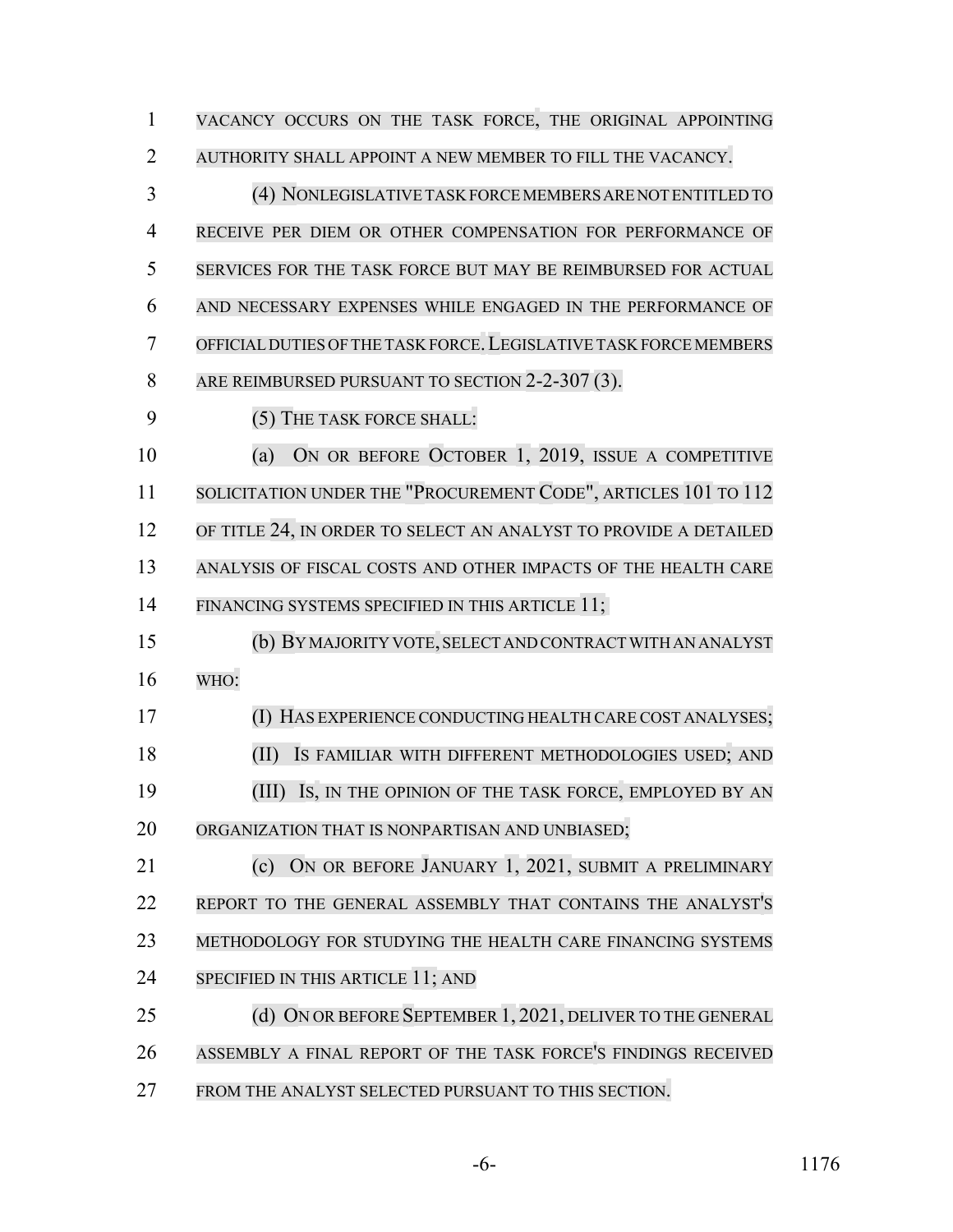(6) IN CARRYING OUT ITS DUTIES PURSUANT TO THIS SECTION, THE TASK FORCE MAY HIRE STAFF AND CONSULTANTS FOR THE PURPOSES OF THIS ARTICLE 11. (7) THE TASK FORCE IS SUBJECT TO ARTICLES 6 AND 72 OF TITLE 24. **25.5-11-104. Analyst - duties.** (1) THE ANALYST SELECTED PURSUANT TO SECTION 25.5-11-103 (5) SHALL HOST AT LEAST THREE STAKEHOLDER MEETINGS IN DIFFERENT GEOGRAPHIC REGIONS OF THE STATE TO DETERMINE THE METHODOLOGY TO BE USED TO STUDY THE HEALTH CARE FINANCING SYSTEMS SPECIFIED IN SUBSECTION (2) OF THIS SECTION. (2) THE ANALYST SHALL ANALYZE, AT A MINIMUM, THE FOLLOWING HEALTH CARE SYSTEMS: 14 (a) THE CURRENT COLORADO HEALTH CARE FINANCING SYSTEM IN WHICH RESIDENTS RECEIVE HEALTH CARE COVERAGE FROM PRIVATE INSURERS AND PUBLIC PROGRAMS OR ARE UNINSURED; (b) A MULTI-PAYER UNIVERSAL HEALTH CARE SYSTEM IN WHICH ALL RESIDENTS OF COLORADO ARE COVERED UNDER A PLAN WITH A MANDATED SET OF BENEFITS THAT IS PUBLICLY AND PRIVATELY FUNDED AND ALSO PAID FOR BY EMPLOYER AND EMPLOYEE CONTRIBUTIONS; AND (c) APUBLICLY FINANCED AND PRIVATELY DELIVERED UNIVERSAL HEALTH CARE SYSTEM THAT DIRECTLY COMPENSATES PROVIDERS. (3) THE ANALYST SHALL PREPARE A DETAILED ANALYSIS OF EACH HEALTH CARE FINANCING SYSTEM. EACH ANALYSIS MAY: (a) INCLUDE THE FIRST, SECOND, FIFTH, AND TENTH YEAR COSTS; (b) SET COMPENSATION FOR LICENSED HEALTH CARE PROVIDERS AT LEVELS THAT RESULT IN NET INCOME THAT WILL ATTRACT AND RETAIN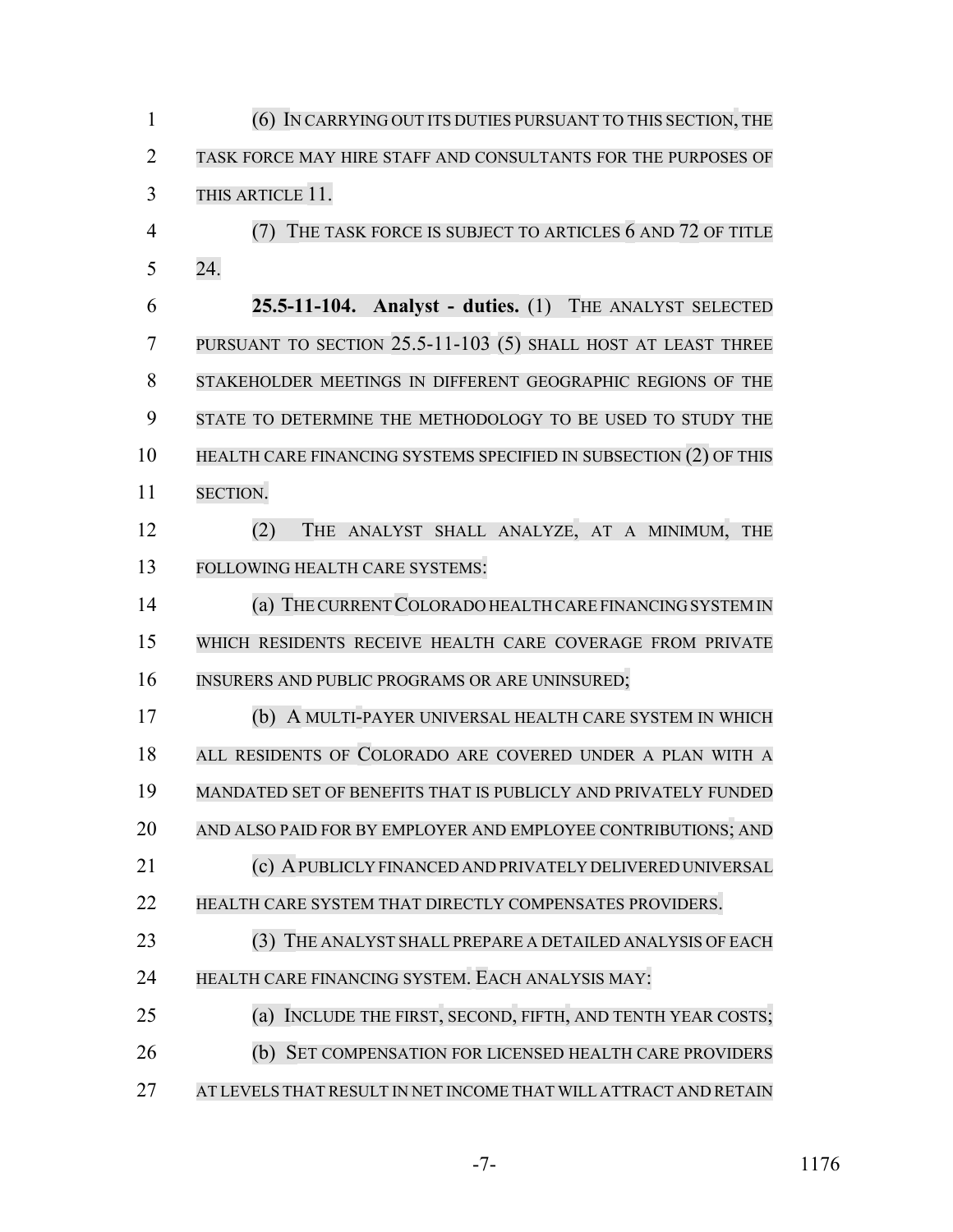NECESSARY HEALTH CARE PROVIDERS;

| $\overline{2}$ | (c)<br>INCLUDE HEALTH CARE BENEFITS REIMBURSED AT ONE            |
|----------------|------------------------------------------------------------------|
| 3              | HUNDRED TWENTY PERCENT OF MEDICARE RATES FOR RESIDENTS OF        |
| $\overline{4}$ | COLORADO WHO ARE TEMPORARILY LIVING OUT OF STATE;                |
| 5              | (d)<br>DESCRIBE AND QUANTIFY THE NUMBER OF UNINSURED,            |
| 6              | UNDERINSURED, AND AT-RISK INSURED INDIVIDUALS IN EACH SYSTEM;    |
| 7              | (e) INCLUDE IN EACH SYSTEM THE PROVISION OF BENEFITS THAT        |
| 8              | ARE THE SAME AS THE BENEFITS REQUIRED BY THE FEDERAL ACT;        |
| 9              | (f) IDENTIFY HEALTH EXPENDITURES BY PAYER;                       |
| 10             | (g) IDENTIFY OUT-OF-POCKET CHARGES INCLUDING COINSURANCE,        |
| 11             | DEDUCTIBLES, AND COPAYMENTS;                                     |
| 12             | (h) DESCRIBE HOW THE SYSTEM PROVIDES THE FOLLOWING:              |
| 13             | SERVICES REQUIRED BY THE FEDERAL ACT;<br>(I)                     |
| 14             | (II) MEDICARE-QUALIFIED SERVICES;                                |
| 15             | (III) MEDICAID SERVICES AND BENEFITS EQUAL TO OR GREATER         |
| 16             | THAN CURRENT SERVICES AND BENEFITS AND WITH EQUIVALENT PROVIDER  |
| 17             | <b>COMPENSATION RATES;</b>                                       |
| 18             | (IV) MEDICAID SERVICES AND BENEFITS FOR INDIVIDUALS WITH         |
| 19             | DISABILITIES WHO DO NOT MEET ASSET OR INCOME QUALIFICATIONS, WHO |
| 20             | HAVE THE RIGHT TO MANAGE THEIR OWN CARE, AND WHO HAVE THE RIGHT  |
| 21             | TO DURABLE MEDICAL EQUIPMENT;                                    |
| 22             | (V) COVERAGE FOR WOMEN'S HEALTH CARE AND REPRODUCTIVE            |
| 23             | <b>SERVICES;</b>                                                 |
| 24             | (VI) VISION, HEARING, AND DENTAL SERVICES;                       |
| 25             | (VII) ACCESS TO PRIMARY SPECIALTY HEALTH CARE SERVICES IN        |
| 26             | RURAL COLORADO AND OTHER UNDERSERVED AREAS OR POPULATIONS;       |
| 27             | <b>AND</b>                                                       |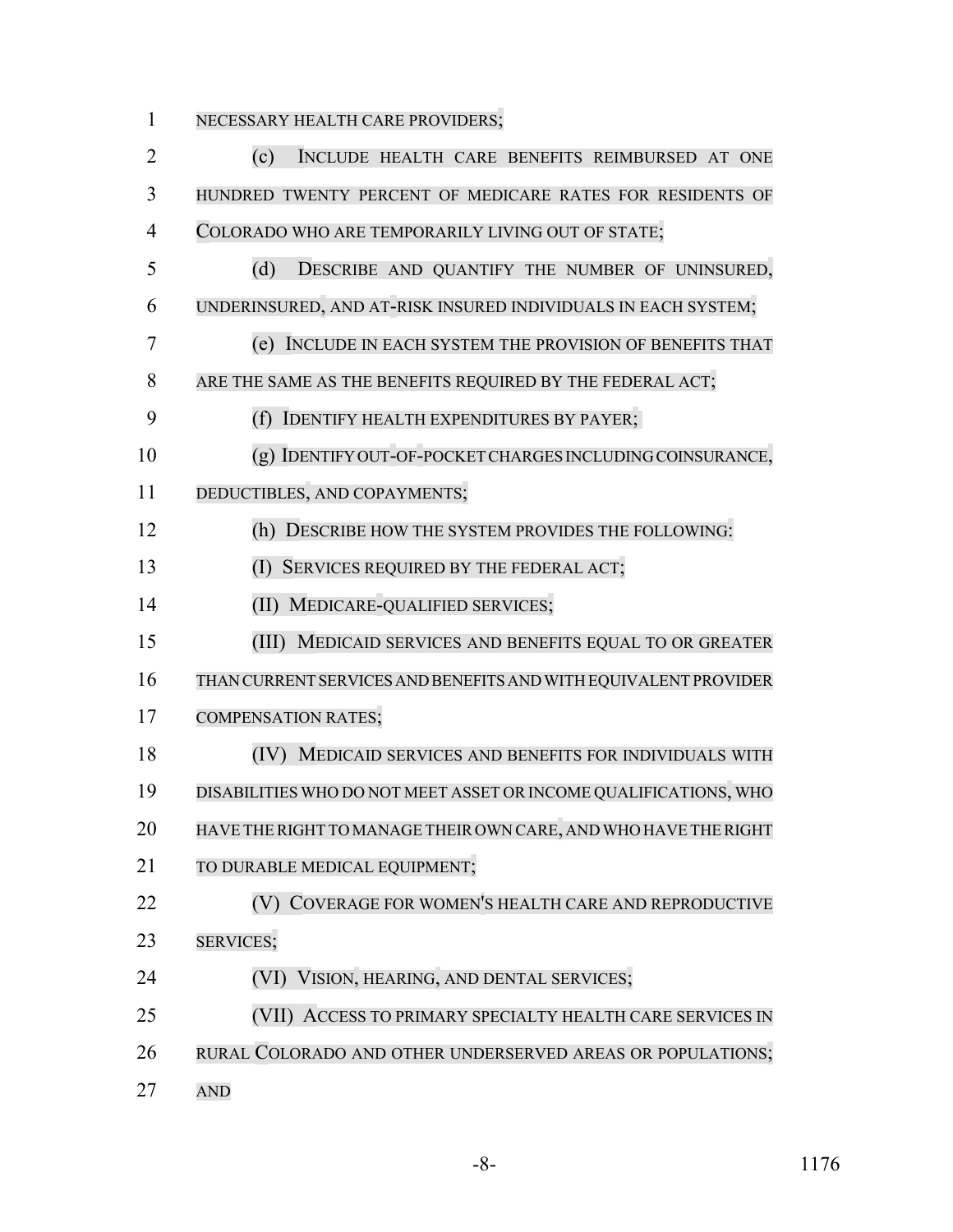(VIII) BEHAVIORAL, MENTAL HEALTH, AND SUBSTANCE USE DISORDERS SERVICES; (i) PROVIDE A REVIEW OF EXISTING LITERATURE REGARDING THE COLLATERALCOSTS TO SOCIETY OF HIGH HEALTH CARE COSTS,WHICH MAY INCLUDE: (I) THECOST OF EMERGENCY ROOM,URGENTCARE,ANDINTENSIVE CARE TREATMENT FOR INDIVIDUALS WHO ARE UNABLE TO AFFORD PREVENTIVE OR PRIMARY CARE IN LOWER-COST SETTINGS; (II) THE COST IN LOST TIME FROM WORK, DECREASED PRODUCTIVITY, OR UNEMPLOYMENT FOR INDIVIDUALS WHO, AS A RESULT OF BEING UNABLE TO AFFORD PREVENTIVE OR PRIMARY CARE, DEVELOP A 12 MORE SEVERE, URGENT, OR DISABLING CONDITION; 13 (III) THE COST OF BANKRUPTCIES CAUSED BY UNAFFORDABLE MEDICAL EXPENSES, INCLUDING THE COST TO THE INDIVIDUALS WHO ARE FORCED TO FILE FOR BANKRUPTCY AND THE COST TO HEALTH CARE PROVIDERS THAT DO NOT GET PAID AS A RESULT; (IV) THE COSTS TO AND EFFECTS ON INDIVIDUALS WHO DO NOT FILE BANKRUPTCIES BECAUSE OF MEDICAL EXPENSES AND WHO ARE FINANCIALLY DEPLETED BY THESE COSTS; **(V) MEDICAL COSTS CAUSED BY THE DIVERSION OF FUNDS FROM**  OTHER HEALTH DETERMINANTS, SUCH AS EDUCATION, SAFE FOOD SUPPLY, OR SAFE WATER SUPPLY; AND 23 (VI) OTHER COLLATERAL COSTS AS DETERMINED BY THE TASK FORCE. (4) THE ANALYST SHALL MODEL SUFFICIENT AND FAIR FUNDING SYSTEMS THAT MAY BE VIABLE FOR EACH SYSTEM STUDIED PURSUANT TO THIS SECTION THAT RAISE REVENUE FROM: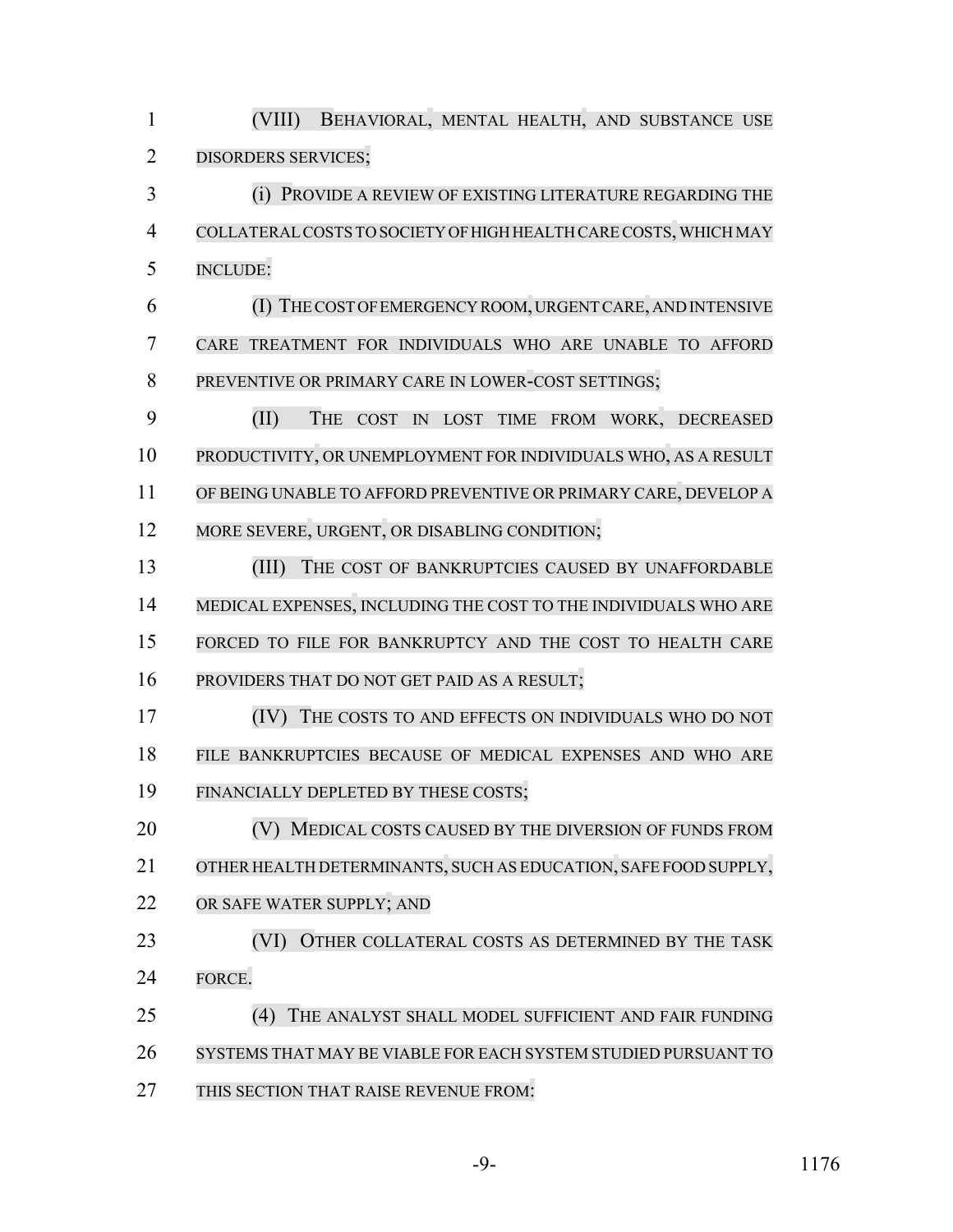| $\mathbf{1}$   | (a) THE GENERAL FUND;                                                 |
|----------------|-----------------------------------------------------------------------|
| $\overline{2}$ | (b)<br>FEDERAL WAIVERS AVAILABLE UNDER MEDICAID AND THE               |
| 3              | FEDERAL ACT, AS APPROPRIATE FOR EACH SYSTEM STUDIED;                  |
| 4              | (c) A COMBINATION OF TWO OR MORE OF:                                  |
| 5              | PROGRESSIVE INCOME TAXES;<br>(I)                                      |
| 6              | (II) PAYROLL TAXES THAT MAY BE SPLIT BETWEEN EMPLOYER AND             |
| 7              | <b>EMPLOYEE; AND</b>                                                  |
| 8              | OTHER TAXES, INCLUDING INCOME, CIGARETTE, ALCOHOL,<br>(III)           |
| 9              | MARIJUANA, AND SUGARY DRINK TAXES, AND PREMIUMS BASED ON              |
| 10             | INCOME.                                                               |
| 11             | 25.5-11-105. Appropriation - gifts, grants, and donations.            |
| 12             | (1)<br>THE GENERAL ASSEMBLY MAY APPROPRIATE MONEY TO THE STATE        |
| 13             | DEPARTMENT FOR THE IMPLEMENTATION OF THIS ARTICLE 11.                 |
| 14             | (2)<br>THE STATE DEPARTMENT AND THE TASK FORCE MAY SEEK,              |
| 15             | ACCEPT, AND EXPEND GIFTS, GRANTS, OR DONATIONS, INCLUDING IN-KIND     |
| 16             | DONATIONS, FROM PRIVATE OR PUBLIC SOURCES FOR THE PURPOSES OF         |
| 17             | THIS ARTICLE 11.                                                      |
| 18             | (3)<br>THE TASK FORCE MAY USE MONEY AVAILABLE PURSUANT TO             |
| 19             | SUBSECTIONS $(1)$ AND $(2)$ OF THIS SECTION FOR THE IMPLEMENTATION OF |
| 20             | THIS ARTICLE 11, TO:                                                  |
| 21             | (a) COMPENSATE ANY NECESSARY STAFF AND CONSULTANTS HIRED              |
| 22             | PURSUANT TO SECTION 25.5-11-103 (6);                                  |
| 23             | (b)<br>PAY THE ANALYST SELECTED PURSUANT TO<br><b>SECTION</b>         |
| 24             | 25.5-11-103 (5) FOR THE COSTS ASSOCIATED WITH THE DEVELOPMENT OF      |
| 25             | THE METHODOLOGY AND ANALYSES CONDUCTED PURSUANT TO SECTION            |
| 26             | 25.5-11-104; AND                                                      |
| 27             | (c)<br>REIMBURSE THE TASK FORCE MEMBERS' ACTUAL AND                   |